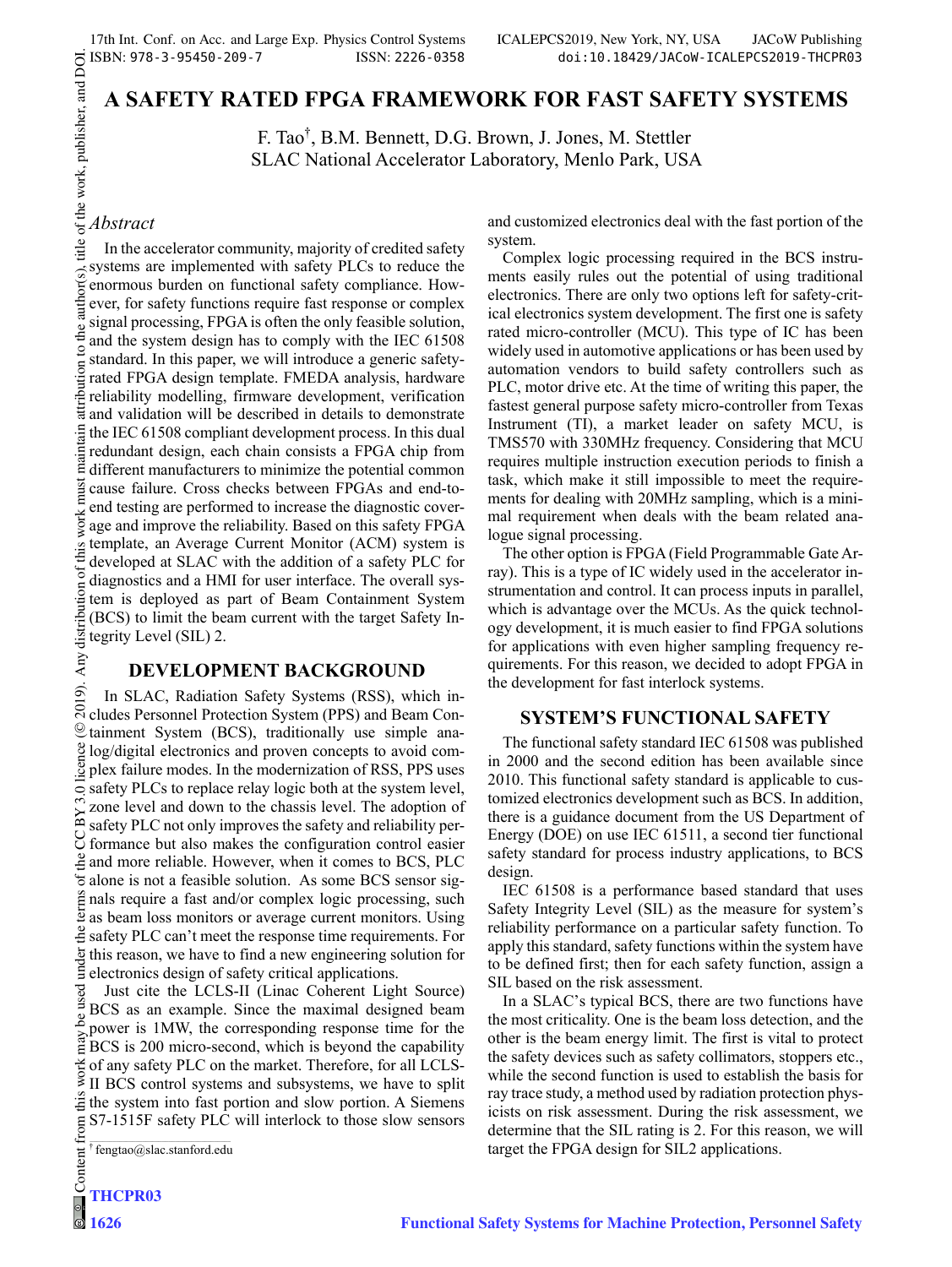17th Int. Conf. on Acc. and Large Exp. Physics Control Systems ICALEPCS2019, New York, NY, USA JACoW Publishing ISBN: 978-3-95450-209-7 ISSN: 2226-0358 doi:10.18429/JACoW-ICALEPCS2019-THCPR03

Radiation Protection physicists at SLAC use an assumption that there would be 10 BCS faults each year, and use this assumption in the radiation hazard assessment. Aligning with this assumption, BCS instruments will work in the high demand mode, and the PFH (Probability of Dangerous Failure per Hour) should be used for the safety integrity performance, e.g.,

### PFH Range for SIL 2:  $10^{-6} - 10^{-7}$

As the PFH is for the complete safety function from end to end, usually the logic solve portion should only take up  $10\% \sim 15\%$  of the overall PFH value.

System architecture is the most critical decision to make in a new safety system design. In SLAC, all RSS are dual redundant, e.g., system has identical Chain A and Chain B, the trip of either chain will trip off the system. Using the terminology from functional safety standard, this configuration is 1oo2 (1 out of 2) with Hardware Fault Tolerance 1 (HFT=1). According to Table 2 and Table 3 in Part 2 of IEC 61508 [1]:

Table 1: Max Allowable SIL for Type A Subsystem

| SFF           | <b>Hardware Fault Tolerance</b> |                  |                  |  |
|---------------|---------------------------------|------------------|------------------|--|
|               | 0                               |                  |                  |  |
| $<60\%$       | SIL 1                           | $\text{SIL} 2$   | SIL <sub>3</sub> |  |
| $60\% - 90\%$ | $\text{SIL} 2$                  | SIL <sub>3</sub> | SIL <sub>4</sub> |  |
| $90\% - 99\%$ | SIL <sub>3</sub>                | SIL <sub>4</sub> | SIL <sub>4</sub> |  |
| >99%          | SIL <sub>3</sub>                | SIL <sub>4</sub> | SIL 4            |  |

|  |  | Table 2: Max Allowable SIL for Type B Subsystem |
|--|--|-------------------------------------------------|
|  |  |                                                 |

| SFF           | <b>Hardware Fault Tolerance</b> |                  |                  |  |  |
|---------------|---------------------------------|------------------|------------------|--|--|
|               |                                 |                  |                  |  |  |
| $<60\%$       | Not Allowed                     | $\text{SII}$ . 1 | SIL <sub>2</sub> |  |  |
| $60\% - 90\%$ | SIL 1                           | $\text{SIL} 2$   | SIL <sub>3</sub> |  |  |
| $90\% - 99\%$ | $\text{SIL} 2$                  | SIL <sub>3</sub> | SIL <sub>4</sub> |  |  |
| >99%          | SIL <sub>3</sub>                | SIL4             | SIL <sub>4</sub> |  |  |

Both tables are used in a typical electronic development. Once the overall electronics is divided by a simple part containing conventional analog/digital electronics, and a complex part which contains high density IC chips such as memory and FPGA etc. For the former, Table 1 is applicable while for the latter, Table 2 has to be referred. For example, from Table 2, it is clear that the subsystem containing FPGA must has a safe failure fraction (SFF) greater than 60%, other subsystems without using complex IC chips do not have restriction on SFF. However, a higher SFF will undoubtedly improve the overall system safety performance.

## **SAFETY RATED FPGA DESIGN**

### *Hardware*

One concern in the safety system development is the systematic failures and common cause failures. With the increasingly complex software packages needed for the hardware development, software errors are systematic problems shouldn't be underestimated. If two chains use the same hardware platform, then potential issues come from software will affect both chains and defeat the efforts on using redundancy.

For this reason, we decided to use FPGAs from different vendors for each chain. So each chain will be developed using different software tools. In addition, the firmware development of each chain will be carried out by different engineers to further reduce the potential common cause failures.

In Chain A, the FPGA chip chosen is the Xilinx Artix-7, and Chain B uses Lattice MACHX02. The configuration of FPGA in dual chain setup is shown in Fig. 1.



Figure 1: Chain A/B layout.

As shown in the board layout, the output of each chain will be serially connected to provide a dry-contact switch to other parts of BCS.

Mechanical enclosure used to contain the circuit board is the Stanford Research Systems (SRS) SIM 900 Mainframe, as shown in Fig. 2. Each module will be contained in the single wide SIM module that goes in the crate.



Figure 2: SIM 900 crate: front and back.

**THCPR03**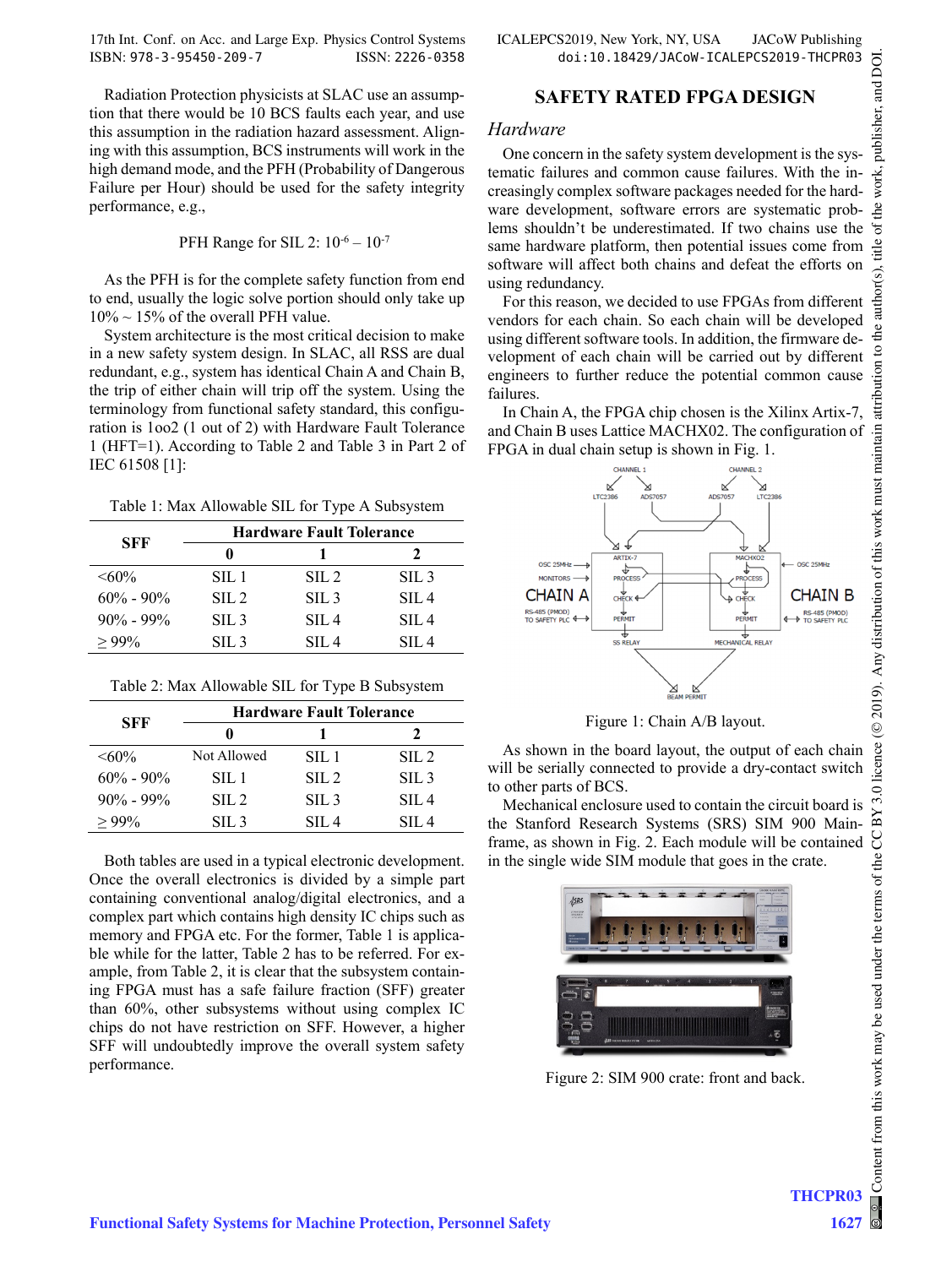17th Int. Conf. on Acc. and Large Exp. Physics Control Systems ICALEPCS2019, New York, NY, USA JACoW Publishing ISBN: 978-3-95450-209-7 ISSN: 2226-0358 doi:10.18429/JACoW-ICALEPCS2019-THCPR03

 $\frac{E}{E}$ *Firmware*<br> $\frac{E}{2}$  The firmv<br> $\frac{E}{2}$  61566-2 star<br>ation to the The firmware is implemented in accordance with IEC 61566-2 standard [2] for a class B safety system, in addition to the existing SLAC design process. It has been agreed on:

- There will be no pre-configured IP in the design
- The FPGA hardware for the two chains are different device families sourced from different silicon vendors. They do not share common software tools or design synthesis flow. This redundancy provides sufficient disparity to provide overall confidence in the synthesis of the two firmware logic implementation.
- The HDL language utilized in the firmware implementation will be VHDL (IEEE 1076) and/or Verilog
- The final firmware will be reviewed by outside experts.

## **AVERAGE CURRENT MONITOR**

Average Current Monitor (ACM) is one of the most important beamline instrument for BCS, as the excessive beam current may cause the damage to the downstream devices, given the same beam energy. Radiation Protection  $\frac{1}{2}$  physicists also rely on ACM to make sure the beam energy<br>  $\frac{1}{2}$  is within the specified range, and use this energy as the bais within the specified range, and use this energy as the ba- $\ddot{\ddot{\mathbf{\epsilon}}}$  sis in ray trace study.

The design objective is to use the toroids as the sensor, FPGA as the core logic processor, and safety PLC to provide proper configuration control and user interface. The system block diagram is shown in Fig. 3.



Figure 3: ACM system block diagram.

In the system block diagram, Digital Summary Chassis (DSC) and BCS Shutoff Chassis are existing designs. Safety PLC and Human Machine Interface (HMI) are COTS products require only configuration and program- $\frac{1}{2}$  ming.

Toroids are refurbished from previous projects and have been re-tested on the test bench. They have signal and calibration windings with a ratio 16:1. A picture of the toroid to be installed is shown in Fig. 4.



Figure 4: Toroid with two windings.

The Pre-amp and Analog Front End (AFE) module have been designed and shown in Fig. 5. In the figure, the Preamp module is on the top of the SIM crate and the AFE module is the first one from the left in the crate.



Figure 5: Pre-amp and AFE module.

The picture of the FPGA module is shown in Fig. 6.



Figure 6: FPGA module.

## **FAILURE MODES EFFECTS AND DIAGNOSTIC ANALYSIS (FMEDA)**

One critical difference between safety and non-safety design is that in a safety critical system development, the hardware design has to go through the FMEDA to make sure both the architectural constraints listed in Table 1 and Table 2 are met; and the dangerous undetected PFH number calculated from the FEMDA analysis is within the desired range.

To perform the analysis, we need to equip with reliability data of electronic components as well as the failure modes of each component. There are multiple sources of the reliability data, include RIAC 217+, EPRD (Electronic Parts Reliability Data), NPRD (Nonelectronic Parts Reliability Data), just name a few. For specialized IC chip like FPGA, the vendor also periodically publishes the reliability data on their quality report. However, the reliability data from vendors may not meet the requirements from the standard and make it not useful in the FEMDA. Then the designer has to use generic reliability data with the assumption of the number of transistors in the IC chip. A typical sources of reliability data for those complex ICs is the Siemens Norm SN 29500.